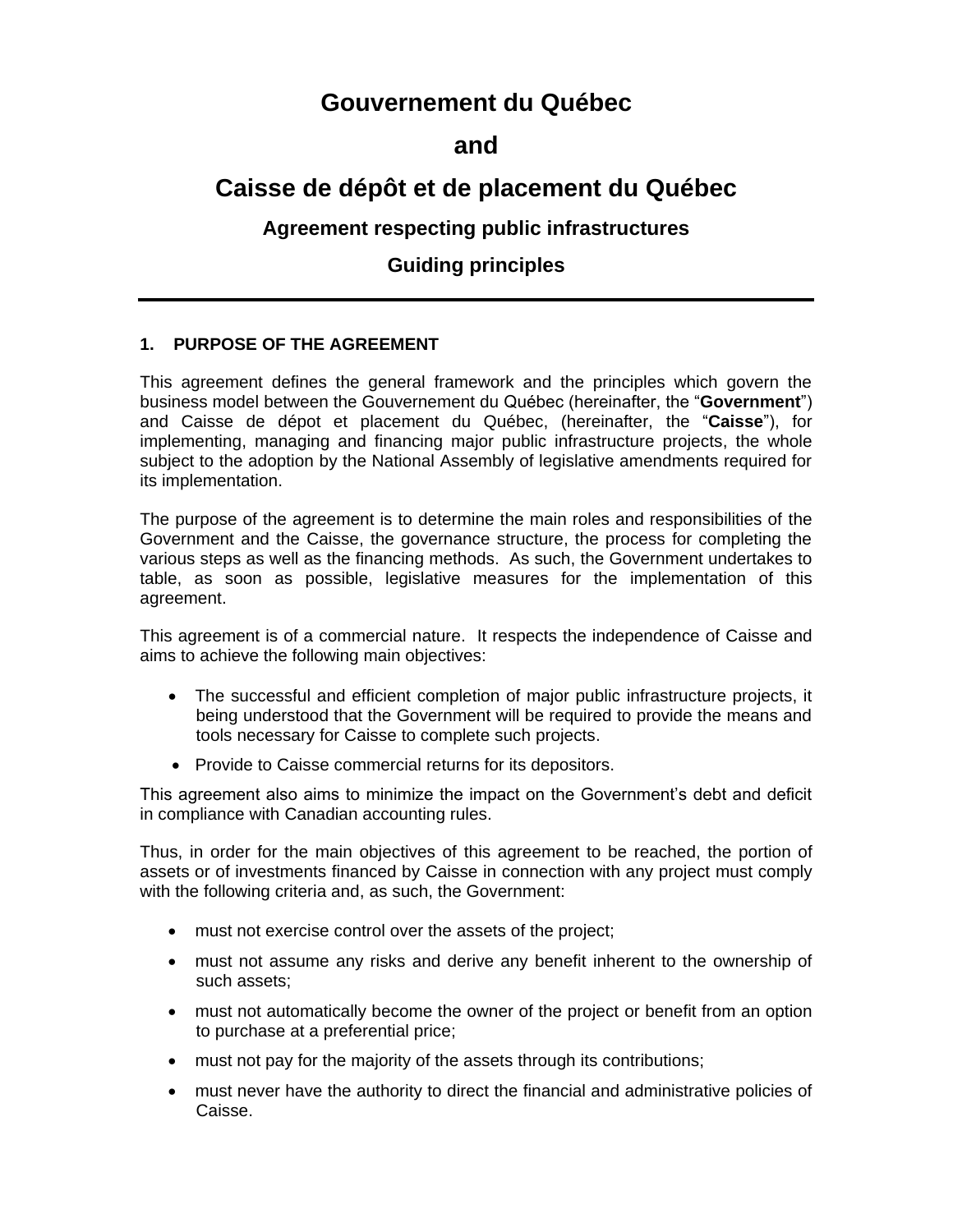### **2. SCOPE OF THE AGREEMENT**

This agreement shall apply to the infrastructure projects considered as major projects ("*projets majeurs*") within the meaning of the *Directive sur la gestion des projets majeurs d'infrastructure publique* and mainly targets those with potential commercial income.

For all projects covered by this agreement, Caisse shall be responsible for their implementation. In such capacity, Caisse may complete, manage and finance, in whole or in part, the public infrastructures. It shall also assume the risks, as such are defined in this agreement.

## **3. PROCESS AND GENERAL PRINCIPLES FOR IMPLEMENTING A PROJECT**

## **3.1 Process**

- 3.1.1 The implementation of a project is carried out in two phases, namely, planning and completion (construction and operation).
- 3.1.2 The planning phase shall be completed jointly by Caisse and the Government. The main objective of the planning phase is to develop the solution which is best adapted to the needs defined by the Government as well as to its budgetary constraints.
- 3.1.3 The implementation phase shall be conducted by Caisse.
- 3.1.4 A timetable (see Schedule 3) is set for the process, and compliance therewith by both parties shall constitute one of the essential conditions for the success of each project.
- 3.1.5 The implementation phase of a project is described at Schedule 2 and is the subject of a governance framework represented and detailed in Schedule 1. Caisse acts through subsidiaries as described in Schedule 2.

#### **3.2 General principles**

#### **3.2.1 Roles and responsibilities of the Government**

- The Government, through its ministries and other public bodies, shall identify the needs and objectives related to the public interest.
- The Government shall make available to Caisse the studies and technical resources of public bodies for the purpose of developing the needs program or the functional program.
- The Government agrees to deal with Caisse through the Executive Committee (defined in Schedule 1), which will be the main interlocutor of Caisse.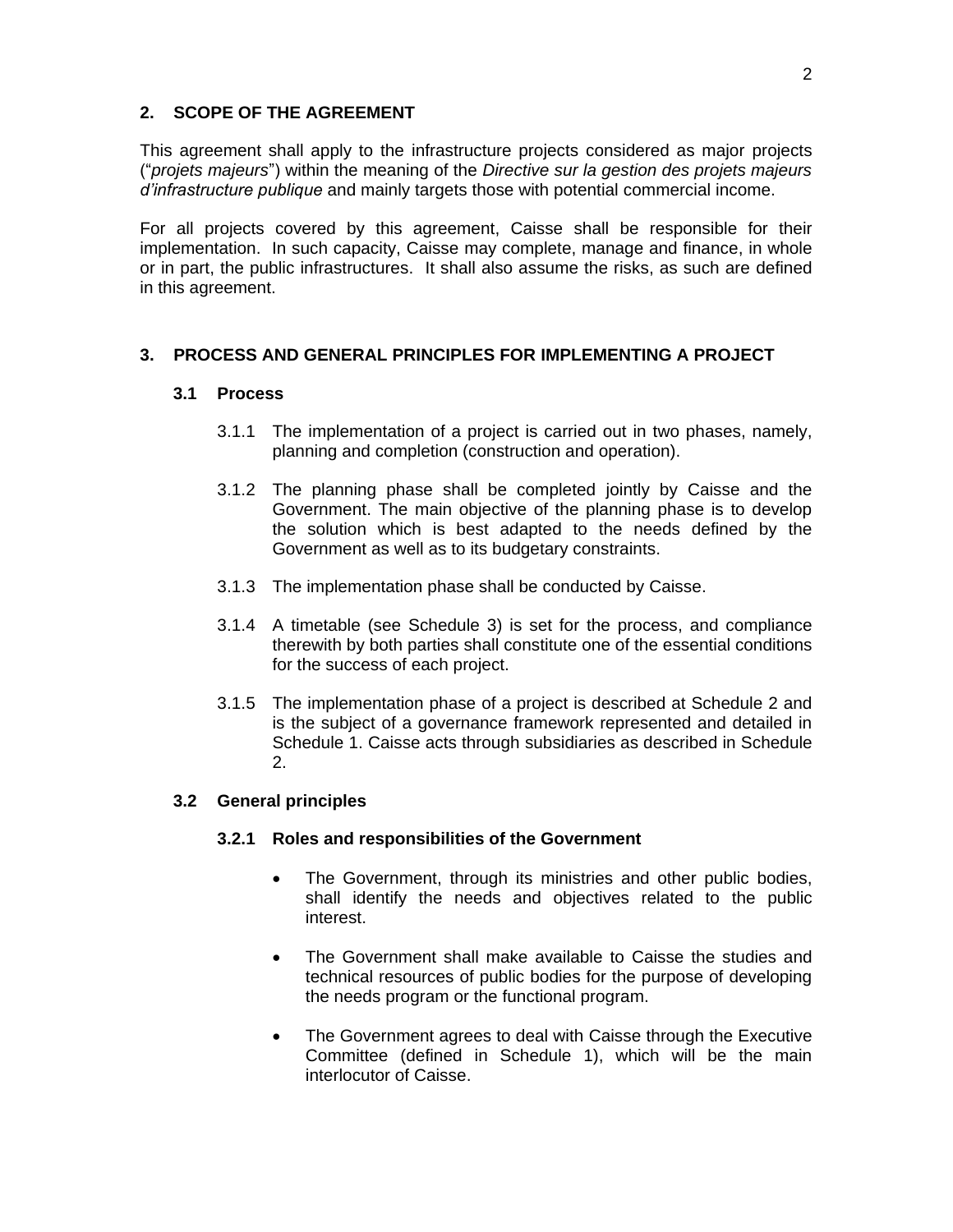The Government retains, at all times, its responsibilities in regulatory and supervisory matters, pursuant to its legislative obligations.

## **3.3 Roles and responsibilities of Caisse**

- 3.3.1 Caisse undertakes to respect the process for any planning phase.
- 3.3.2 Caisse shall act as the project owner and project manager for the implementation phase of the projects.

#### **3.4 Income**

- 3.4.1 Caisse shall assume the revenue risk of each project.
- 3.4.2 Caisse shall be responsible for the establishment of the fee structure and the method of collecting income as well as their evolution. The long-term fee structure shall be defined by Caisse during the planning phase.

### **3.5 Ownership of assets**

- 3.5.1 The tangible assets and structures acquired, constructed or operated shall remain or become the property of Caisse.
- 3.5.2 An option to purchase at fair market value shall be granted to the Government to permit the retrocession of tangible assets and structures. The purchase of assets by the Government shall be at its discretion. The period during which such option may be exercised shall be provided for in each definitive project agreement.
- 3.5.3 A right of first offer shall be granted to the Government for each project in the case of a change of control transaction. Caisse may not assign, in whole or in part, its rights and interests in the lands constituting the base of a public transportation infrastructure prior to the end of construction work.
- 3.5.4 Each definitive project agreement shall provide reasonable and usual compensatory measures in the event of changes such as amendments to laws, events of force majeure or expropriation, or modifications to the conditions related to the issuance or obtaining permits.

#### **3.6 Project financing**

- 3.6.1 Each project will be financed principally by the following:
	- 3.6.1.1 a majority equity interest for Caisse through its infrastructure portfolio;
	- 3.6.1.2 investments from financial partners, it being understood that such partners shall, in all cases, be unrelated to the Government;
	- 3.6.1.3 long term debt.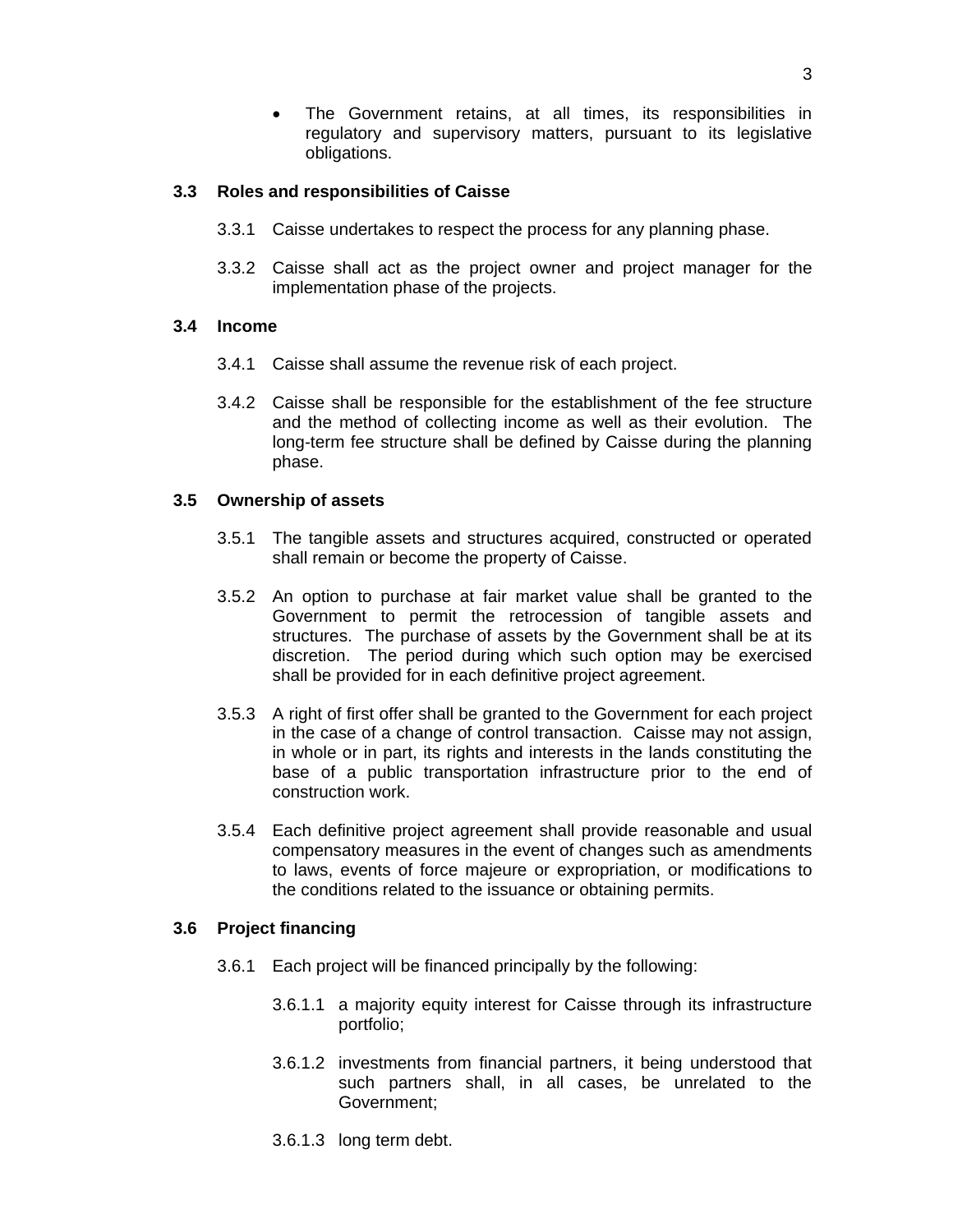- 3.6.2 Caisse shall prepare a financing package which allows it to achieve its target returns. It is understood that Caisse shall assume the risk of return.
- 3.6.3 The rate of return on equity and the interest rate of the debt shall comply with market practices and be validated by a financial advisor/independent accountant.
- 3.6.4 If a participation of the Government is necessary for a project, it shall take the form of an equity interest without voting rights and shall be determined prior to the construction phase. This participation, made entirely at the end of the project construction period, shall be less than that of Caisse and its partners so that the Government at no time has the power to direct the financial and administrative policies of Caisse.

In this respect, where the pre-established returns threshold is exceeded, a formula for sharing the returns shall be defined in each of the definitive project agreements. These returns thresholds allowing for such sharing will be adjusted depending on whether or not the Government participates in the equity and, if applicable, the extent of such Government participation.

The participation of the Government shall be discretionary and it shall be made for investment purposes with Caisse which carries on commercial activities.

#### **3.7 Completion of projects**

- 3.7.1 In accordance with the guiding principles of this agreement, Caisse shall assume the risks inherent in the construction of the project as defined in the definitive project agreement.
- 3.7.2 In accordance with the guiding principles of this agreement, Caisse shall assume the risks inherent in the operation of the project as defined in the definitive project agreement.

## **4. PROJECT PLANNING PHASE**

#### *Prior to project*

The Governance Committee shall identify the infrastructure project(s) which the Government intends to implement and that would be of interest to Caisse. Following its analysis and the confirmation of its interest, the Government shall entrust Caisse with the project(s) through a decision of the Cabinet.

#### **4.1 Definition of the project and recommendation**

4.1.1 Caisse shall identify to the Executive Committee the technical resources of the various public bodies which must be involved in the Operational Committee of a project and work with these technical resources in order to: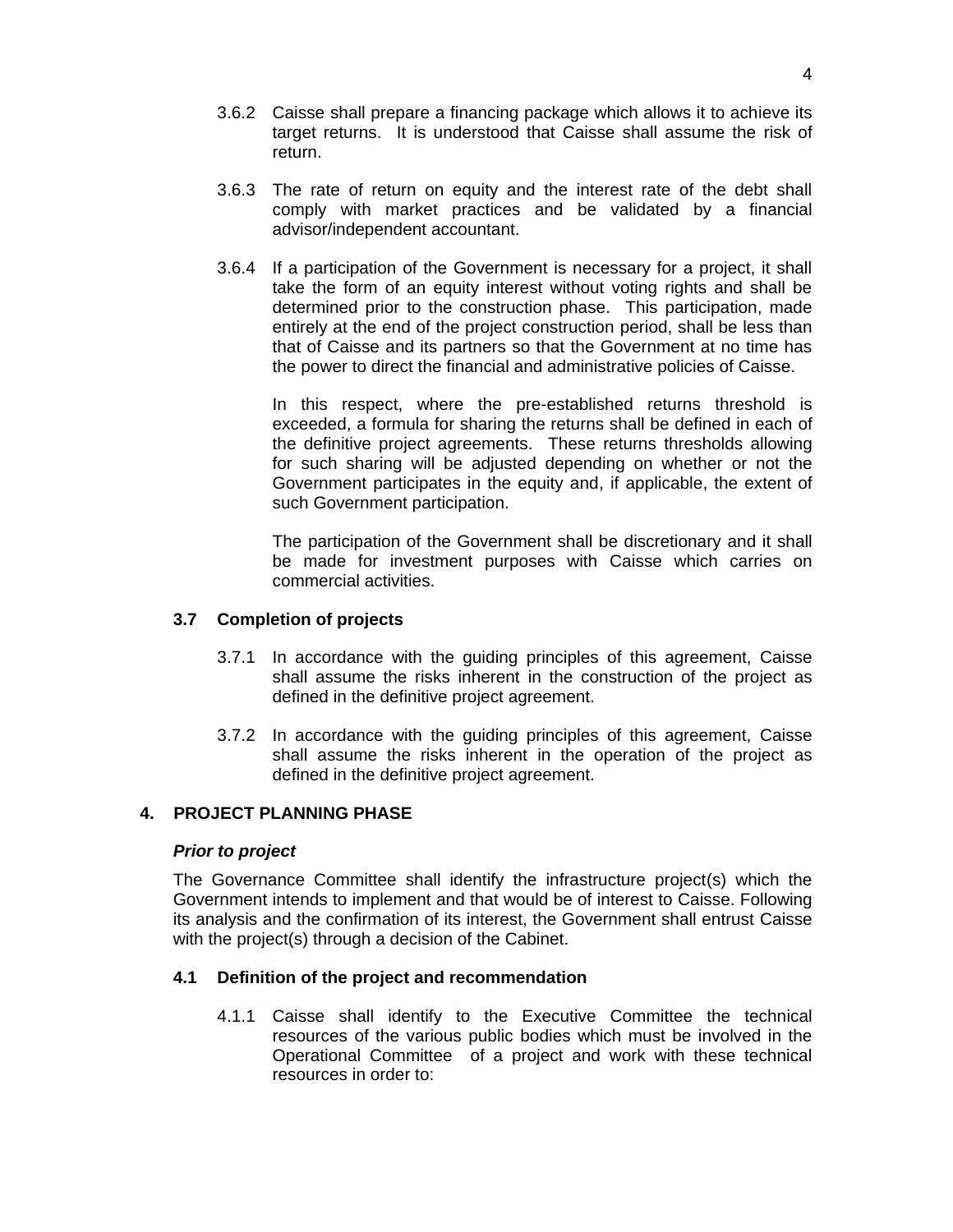- validate the dimensioning assumptions (for instance, according to the nature of the projects, the traffic, the local access corridor, etc.);
- validate the technological choices;
- identify the complementary studies necessary for the final definition of the projects (for instance, complementary traffic studies, technical studies, etc.);
- define in detail the division of tasks and responsibilities between the Government, the public bodies and Caisse.
- 4.1.2 The Government shall ensure the logistical support of this phase in order to enable Caisse to obtain all the necessary information and technical assistance.
- 4.1.3 Caisse undertakes to keep the Executive Committee informed of the progress of all the work.
- 4.1.4 The estimated duration of this project definition and recommendation phase shall be from three to six months, depending on the projects. The Government and Caisse undertake to use their reasonable best efforts to comply with this timetable.
- 4.1.5 On the basis of the information provided by the Government and once the complementary studies are completed, Caisse shall propose preliminary specifications for the project, which shall be validated by the Governance Committee within one month. The Government and Caisse undertake to use their reasonable best efforts to comply with this timetable.

#### **4.2 Consultation with stakeholders**

- 4.2.1 Caisse shall consult with the stakeholders (ministries, municipalities, transit authorities, and other public or parapublic bodies) in order to validate their expectations and limitations.
- 4.2.2 Caisse undertakes to keep the Executive Committee informed of the progress of all the consultation work related to this phase.
- 4.2.3 At the end of this consultation, Caisse shall finalize the specifications of the project.
- 4.2.4 The estimated duration of this consultation phase with stakeholders shall be from one to three months, depending on the projects.
- 4.2.5 The Government and Caisse undertake to use their reasonable best efforts for the stakeholders to comply with this timetable.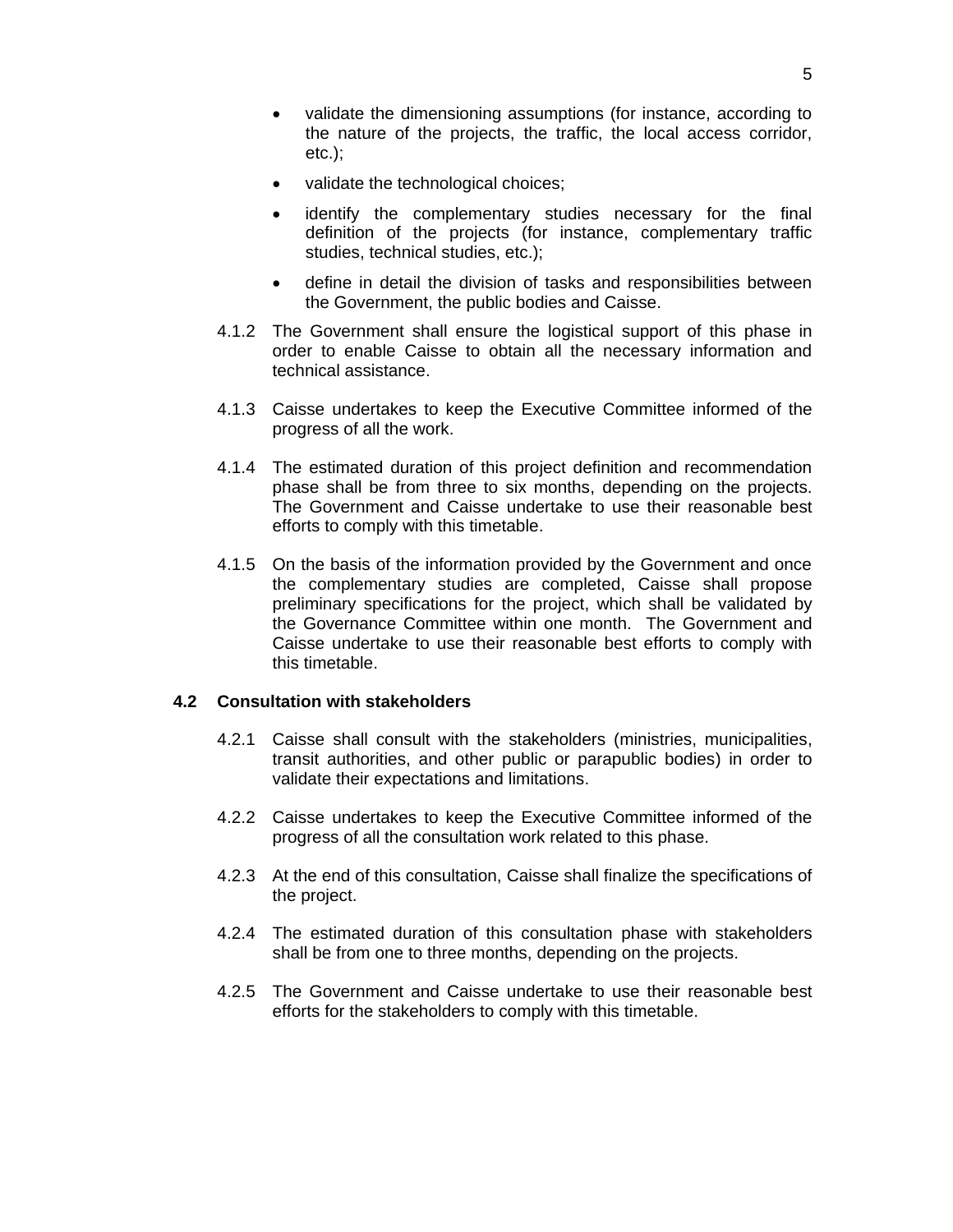#### **4.3 Solutions proposal**

4.3.1 On the basis of the final specifications of the project, Caisse shall:

- complete the necessary complementary studies;
- validate the preliminary completion and operation costs;
- prepare a preliminary completion schedule;
- validate the completion method and the preliminary financing cost;
- determine the economic model.
- 4.3.2 Caisse shall recommend to the Government one or several solutions for completing the project. For each solution analyzed, Caisse shall assess the financial participation of the Government, as applicable.
- 4.3.3 The estimated duration of this solutions proposals phase shall be from three to six months, depending on the projects.
- 4.3.4 The Government and Caisse undertake to use their reasonable best efforts to comply with this timetable.

#### **4.4 Decision to proceed**

- 4.4.1 The Governance Committee shall receive through the Executive Committee the solution or solutions proposed by the Caisse Program Directorate (defined in Schedule 1), and shall analyze, eventually comment on and submit such proposed solution or solutions to the Cabinet for choice, decision and approval.
- 4.4.2 The Government, through a Cabinet decision, shall choose an option and approve the solution. It shall confirm, if applicable, the amount of its participation and authorize Caisse to proceed with implementation of the project.
- 4.4.3 The main parameters of the project will be presented in a document to be jointly accepted by the Government and Caisse.
- 4.4.4 In the event that the result of the bids received further to the call for tenders is inconsistent with the approved parameters, particularly in respect of the maximum participation of the Government, the parties to this agreement should agree on one of the following actions:
	- redefine the project;
	- make a new call for proposals;
	- adjust the participation of the Government without exceeding the maximum participation;
	- cancel the project.

In this case, an additional Cabinet decision would be required.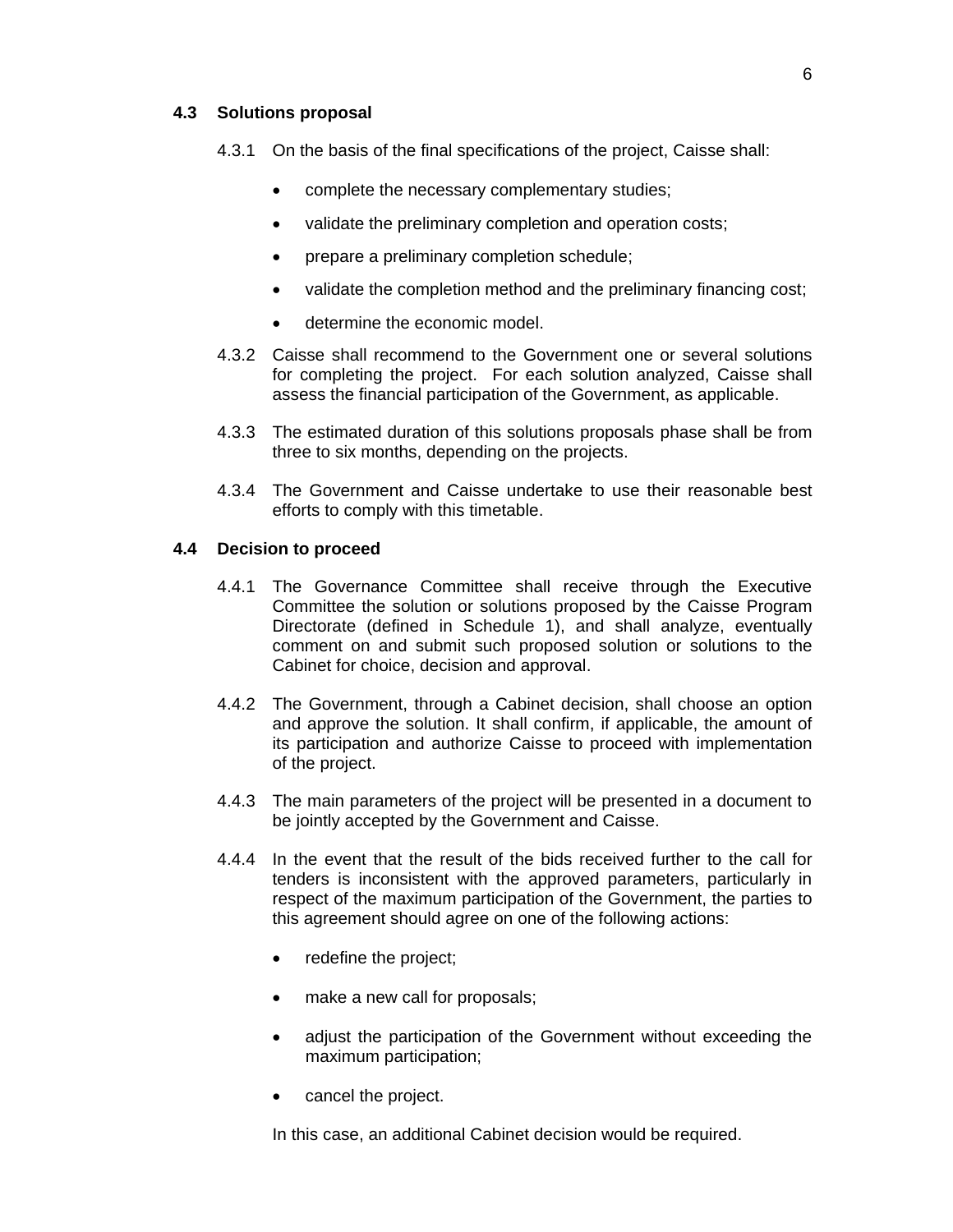4.4.5 If a project goes forward, the costs incurred by Caisse shall be included in the project costs. If a project does not go forward following a Government decision, then the costs of the studies and all other costs incurred by Caisse for this project shall be reimbursed by the Government in exchange for the study reports. If the project does not go forward following a Caisse decision, the costs incurred by Caisse in preparing the studies will be reimbursed by the Government in exchange for the study reports. Caisse shall assume all other costs incurred by it.

It is agreed that during the planning phase, the Caisse Program Directorate shall provide to the Executive Committee a report on the progress of the costs incurred by Caisse. A report shall be issued for each tranche of \$5 million in costs incurred.

- 4.4.6 In the event that the conditions related to the Cabinet approval are met, Caisse shall become the project owner and project manager of the project.
- 4.4.7 The estimated duration of this decision phase shall be from one to three months, depending on the projects. The Government and Caisse undertake to use their reasonable best efforts to comply with this timetable.

## **5. PROJECT IMPLEMENTATION PHASE**

#### **5.1 Permits and legislative amendments**

- 5.1.1 Definition: For the purposes of this agreement, "permits" means all the authorizations, consents, approvals, permits, licences, legal agreements granted by a government authority which are required for the implementation of the project (Note: the definition of government authority shall include municipalities government agencies, etc.).
- 5.1.2 The time limits and conditions for obtaining permits shall be defined in the definitive project agreement. Caisse shall assume the risks related to obtaining the permits.
- 5.1.3 The definitive project agreement shall also identify legislative amendments requiring adoption by the National Assembly to make the project implementation possible, if applicable.

#### **5.2 Land holdings**

- 5.2.1 Definition: all the titles, leases, licences, rights-of-way, subsurface rights, servitudes and other interests in land which are required to implement the projects.
- 5.2.2 Caisse shall provide the Government with a plan defining the land space (volumetric) necessary for the construction of each project and a plan defining the land space (volumetric) which is necessary for the operation of each project.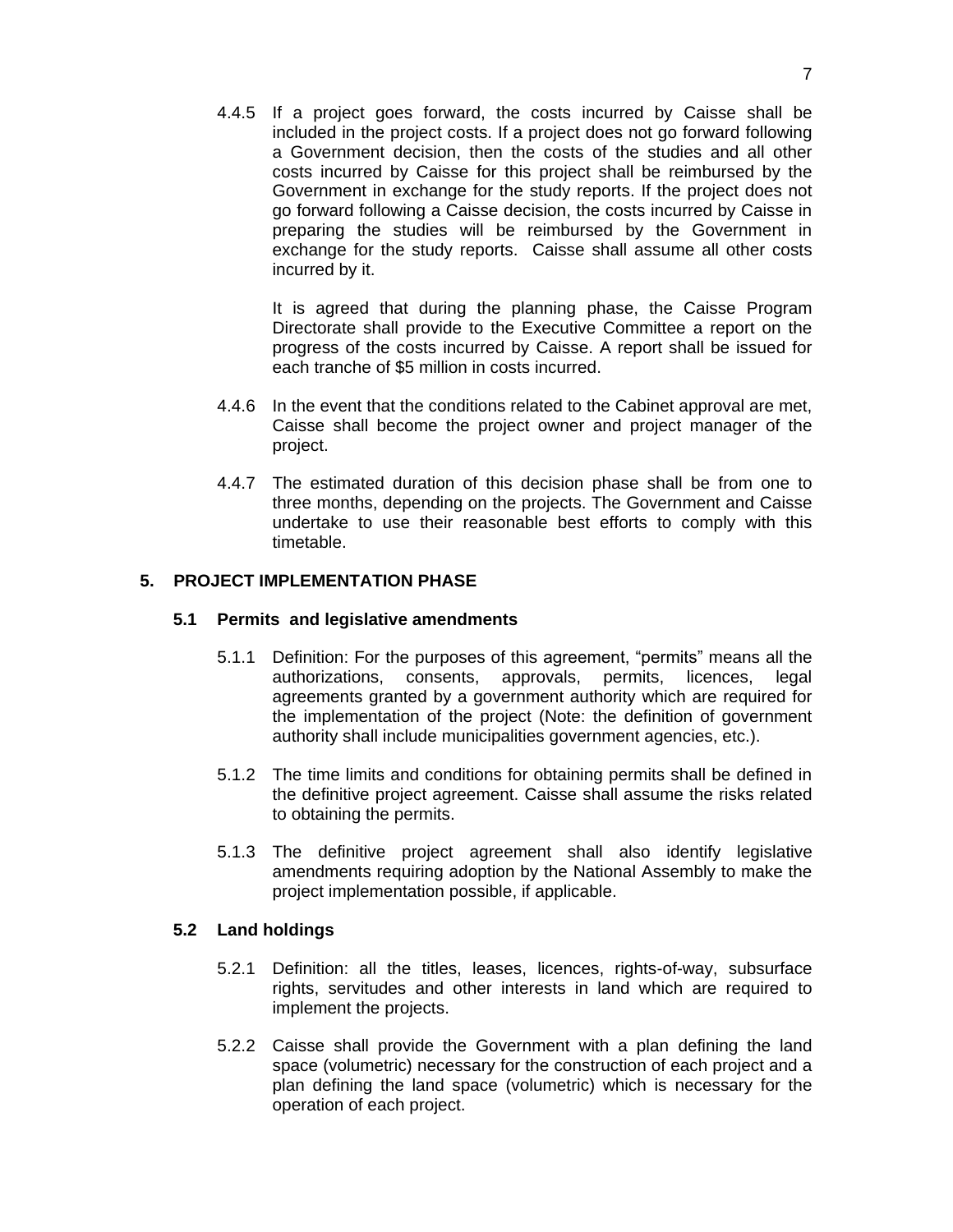- 5.2.3 The Government shall provide Caisse with the land holdings free from all servitudes and/or compensate Caisse for all servitudes or limitations related to the land holdings (public utilities, contaminated soils, etc.). The Government undertakes to carry out expropriation where necessary for the public interest in compliance with the schedule for the implementation of projects.
- 5.2.4 The Government shall provide the land holdings at fair market value, without consideration being given to the added value related to the implementation of the project.
- 5.2.5 The transfer of the land holdings shall be made by sections in such a way as to comply with the construction schedule.
- 5.2.6 Caisse shall return to the Government any land space which is not necessary for the operation (i.e. construction land space) or for the commissioning of the project according to the terms provided for in the definitive project agreement.
- 5.2.7 The controlled land holdings may be used for real-estate development (if profitable) in order to reduce the costs of the project and the participation of the Government.

### **5.3 Purchases**

- 5.3.1 Caisse shall proceed with a call for tenders for the choice of its contractors. Calls for tender shall comply with best practices in force at the international level, particularly in respect of the transparency of the process.
- 5.3.2 The conditions under which Caisse shall proceed with calls for tenders are described in Schedule 4.

#### **5.4 Implementation of the projects**

- 5.4.1 When the choice of the solution has been approved by the Government and a definitive project agreement between the Government (through its ministries and other public bodies) and Caisse (through a wholly-owned subsidiary) has been signed, Caisse shall commence the project implementation phase.
- 5.4.2 Caisse shall assume all of the construction risks of the project according to the standard or usual limits and terms as described in the definitive project agreement, particularly: choice of suppliers, design risks, technological choices, geological risks, construction costs, delays, replacement of contractors, commissioning, and insurance.
- 5.4.3 Caisse shall assume all of the operational risks of the project according to the standard or usual limits and terms as described in the definitive project agreement, particularly: life expectancy, operating costs, maintenance costs, rehabilitation, income, and insurance.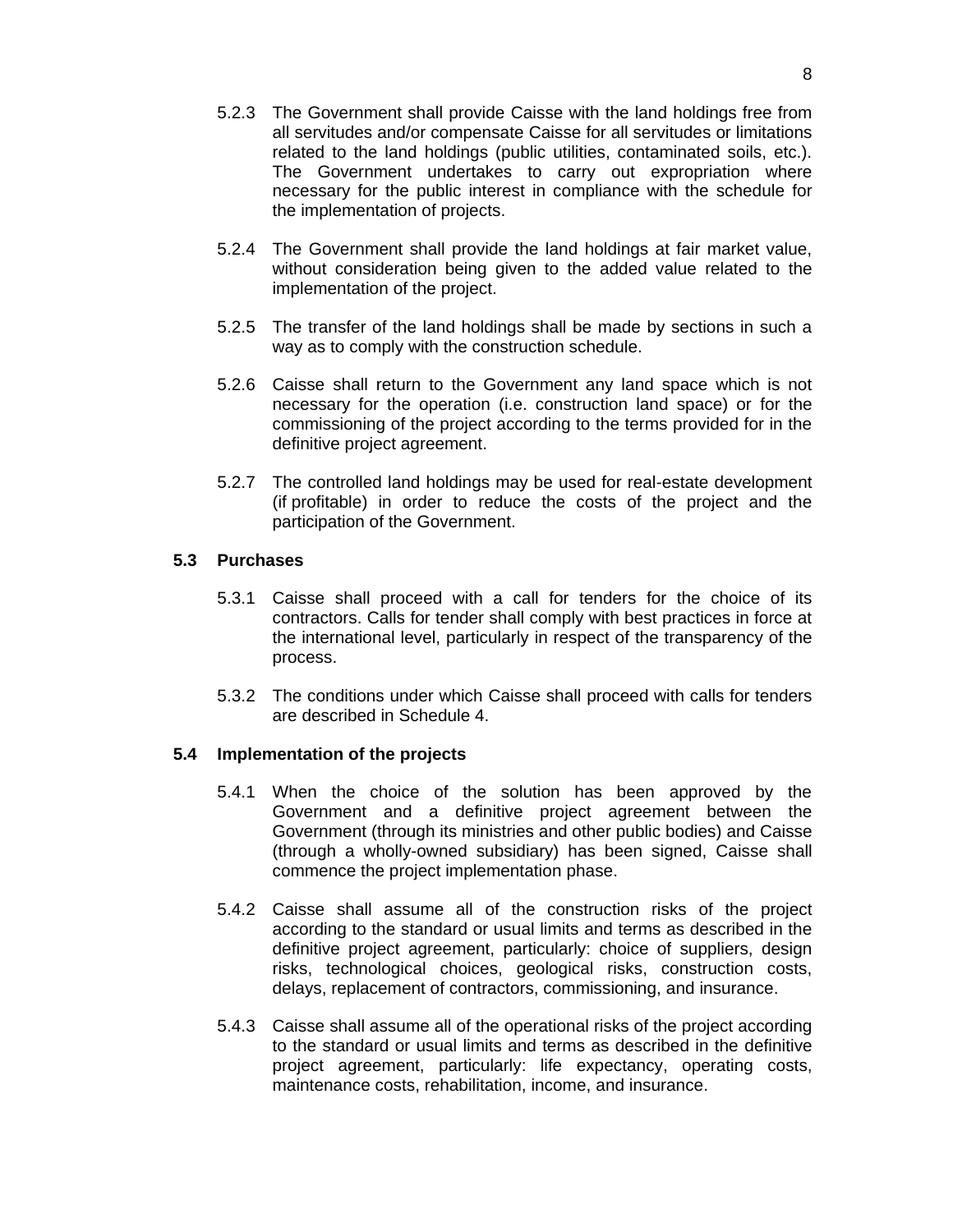Governance framework



## **GOVERNANCE COMMITTEE**

**This committee shall only be active during the planning and construction phases.**

- Frequency of meetings: ad hoc.
- Representatives: ministère du Conseil exécutif (MCE), ministère des Finances (MFQ), Secrétariat du Conseil du trésor (SCT), Société québécoise des infrastructures (SQI), ministry responsible for the relevant infrastructure.
- Mandate:
	- o Interfacing with the Executive Committee except for specific requests by Caisse.
	- o Coordinating the activities within the Government and ensuring diligent compliance with its obligations.
	- $\circ$  Ensuring the consistency of the accepted solutions on the basis of the major orientations;
	- o Identifying and recommending the projects of public bodies which could be governed by this agreement.
	- o Receiving the progress reports of the Executive Committee.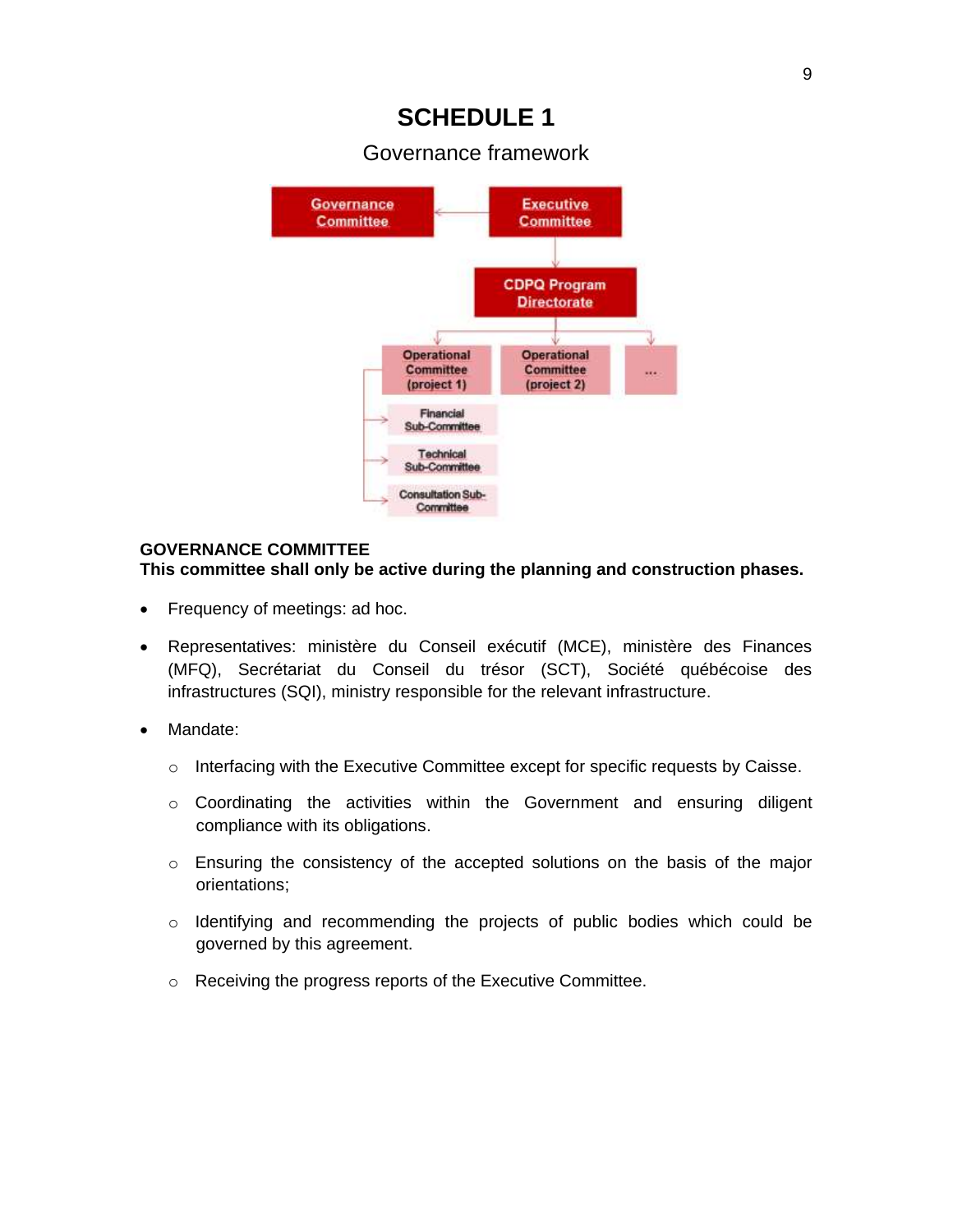### **EXECUTIVE COMMITTEE**

## **This committee shall remain in place for the duration of this agreement.**

- Frequency of meetings: monthly.
- Members: 3 representatives appointed by Caisse, 2 representatives appointed by the Government.
- Roles and responsibilities:
	- $\circ$  During the planning phase, the Executive Committee shall act as an interface between the Caisse Program Directorate and the Governance Committee. In such capacity, it shall approve all the rules of governance (orientations, objectives, work programs, budgets, strategies, timetables, studies, reports).
	- $\circ$  During the implementation phase, the relationship between the Executive Committee and the Caisse Program Directorate shall be limited to ensuring the delivery of all the documentation and the compliance by the Government with its undertakings to Caisse during the planning phase, as established in the definitive project agreement.
	- o The Executive Committee shall also act as an interface for the assessment of projects which are to be considered in the context of this agreement.

## **CAISSE PROGRAM WORKING COMMITTEE**

This committee shall remain in place for the duration of this agreement.

- Frequency of meetings: bi-monthly, then monthly during the construction and implementation phase.
- Members: Caisse.
- Role et responsibilities :
	- $\circ$  Preparing all the deliverables with the support of the operational subcommittees;
	- $\circ$  Following the state of progress of the work of the operational subcommittees;
	- o Ensuring the consistency of the chosen solution(s);
	- o Approving the main deliverables.

Once a project enters into the implementation phase, the Caisse Program Working Committee no longer reports to the Executive Committee except for the documentation and undertakings which must be provided by the Government.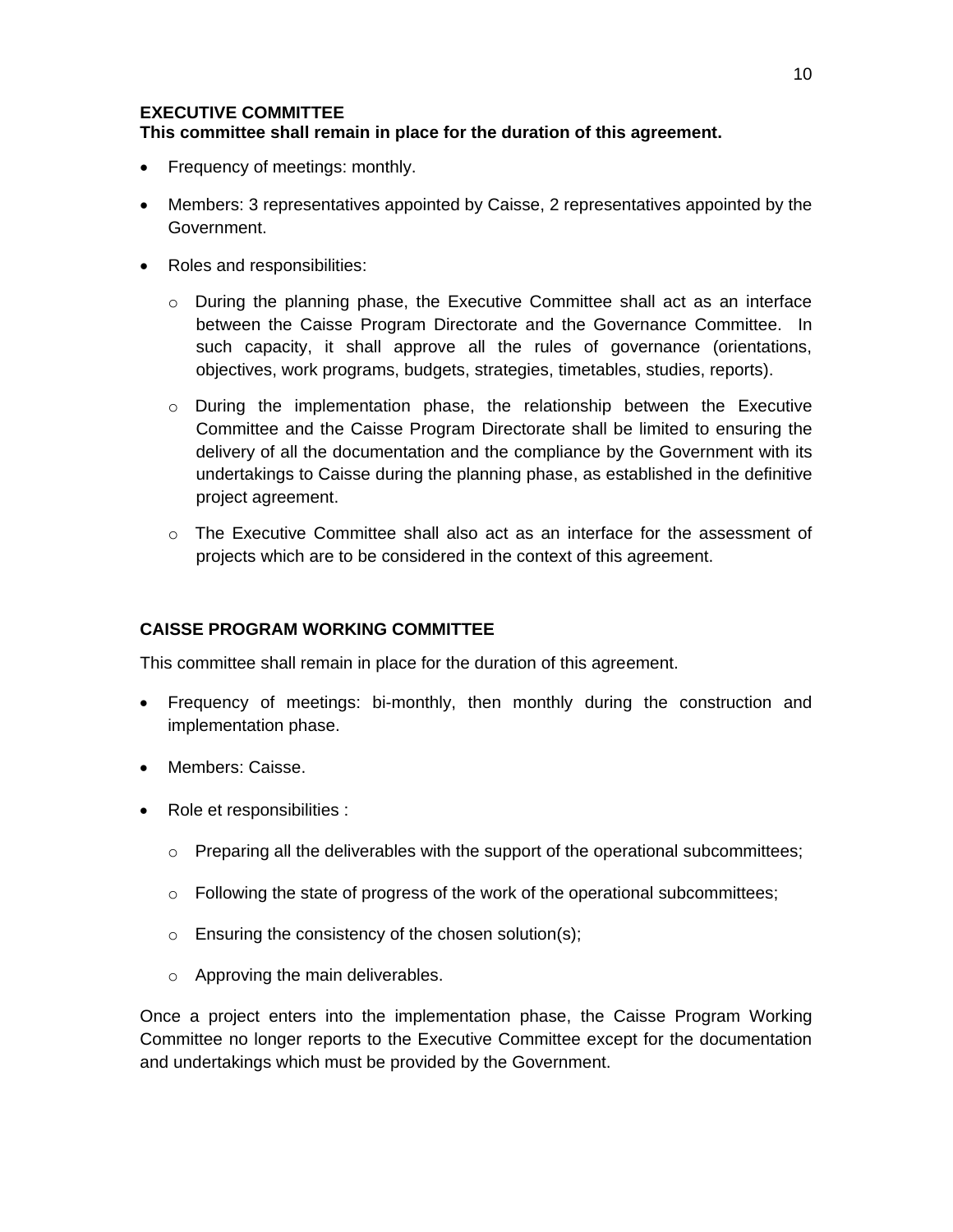### **OPERATIONAL COMMITTEE**

An operational committee shall be established for each project and will be discontinued at the end of phase 4 presented in Schedule 2 (solutions proposals).

- Frequency of meetings: weekly, only applies to the planning phase.
- Members: Caisse, government agencies, Government and independent experts.
- The Operational Committee shall be supported by three subcommittees:
	- o i) technical;
	- o ii) financial; and
	- o iii) consultation.
- Role and responsibilities:
	- o Developing solutions which maximize both the technical and the economic aspects.
	- o Developing recommendations to the Caisse Program Directorate.
	- o Assuring the framework for, and the monitoring of the consultation sessions (see phase 3 of the process in Schedule 2).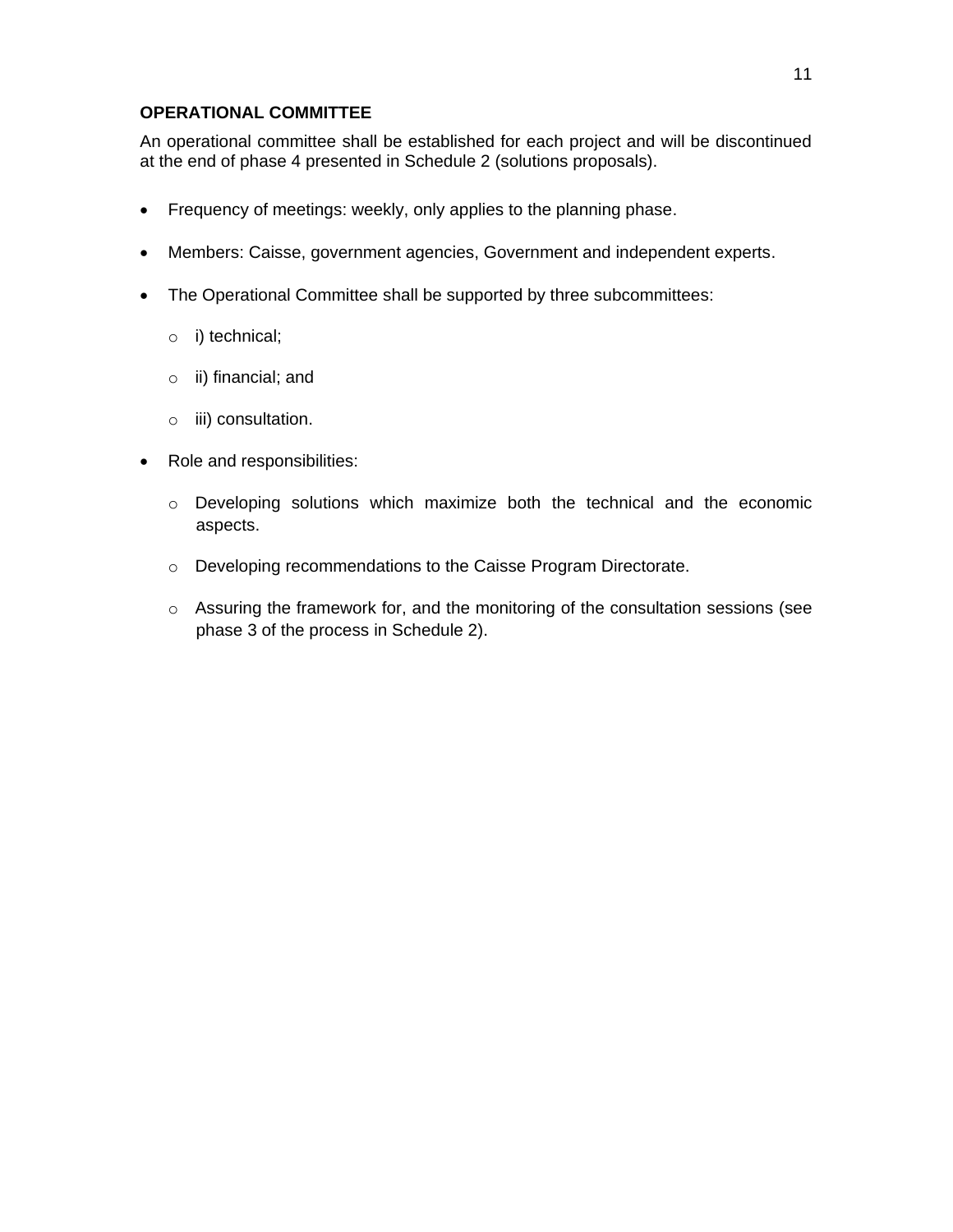# **DETAILED DIVISION OF ROLES AND RESPONSIBILITIES**

| <b>PHASES OF THE PROCESS</b>                                                                                                                                 | <b>CAISSE</b> | GOV. |
|--------------------------------------------------------------------------------------------------------------------------------------------------------------|---------------|------|
| Phase A: Prior to project, expression of need                                                                                                                |               |      |
| Identification of the project(s) with potential commercial interest for<br>Caisse                                                                            |               | X    |
| Analysis and confirmation of the interest of Caisse to take on the<br>project(s)                                                                             | X             |      |
| <b>Phase B: Cabinet authorization</b>                                                                                                                        |               |      |
| Decision to entrust the project(s) to Caisse                                                                                                                 |               | X    |
| Step 1 : DEFINITION OF THE PROJECT AND<br><b>RECOMMENDATION</b>                                                                                              |               |      |
| Definition and dissemination of the main orientations of the project                                                                                         |               | X    |
| Definition and set up of the project's management structure                                                                                                  | X             |      |
| Proposed schedule for the initiative                                                                                                                         | X             |      |
| Making available the technical resources of public bodies                                                                                                    |               | X    |
| Validate the dimensioning assumptions                                                                                                                        | X             |      |
| Validate the technological choices                                                                                                                           | X             |      |
| Complementary studies necessary for the definition of the project                                                                                            | X             |      |
| Risk analysis                                                                                                                                                | X             |      |
| Proposed preliminary specifications of the project                                                                                                           | X             |      |
| <b>STEP 2: VALIDATION</b>                                                                                                                                    |               |      |
| Validation of the preliminary specifications of the project by the<br>Governance Committee                                                                   |               | X    |
| <b>STEP 3 : CONSULTATION</b>                                                                                                                                 |               |      |
| Validation of the expectations and limitations of stakeholders<br>(ministries, municipalities, transit authorities, or other public or<br>parapublic bodies) | X             |      |
| Finalization of the preliminary specifications of the project                                                                                                | X             |      |
|                                                                                                                                                              |               |      |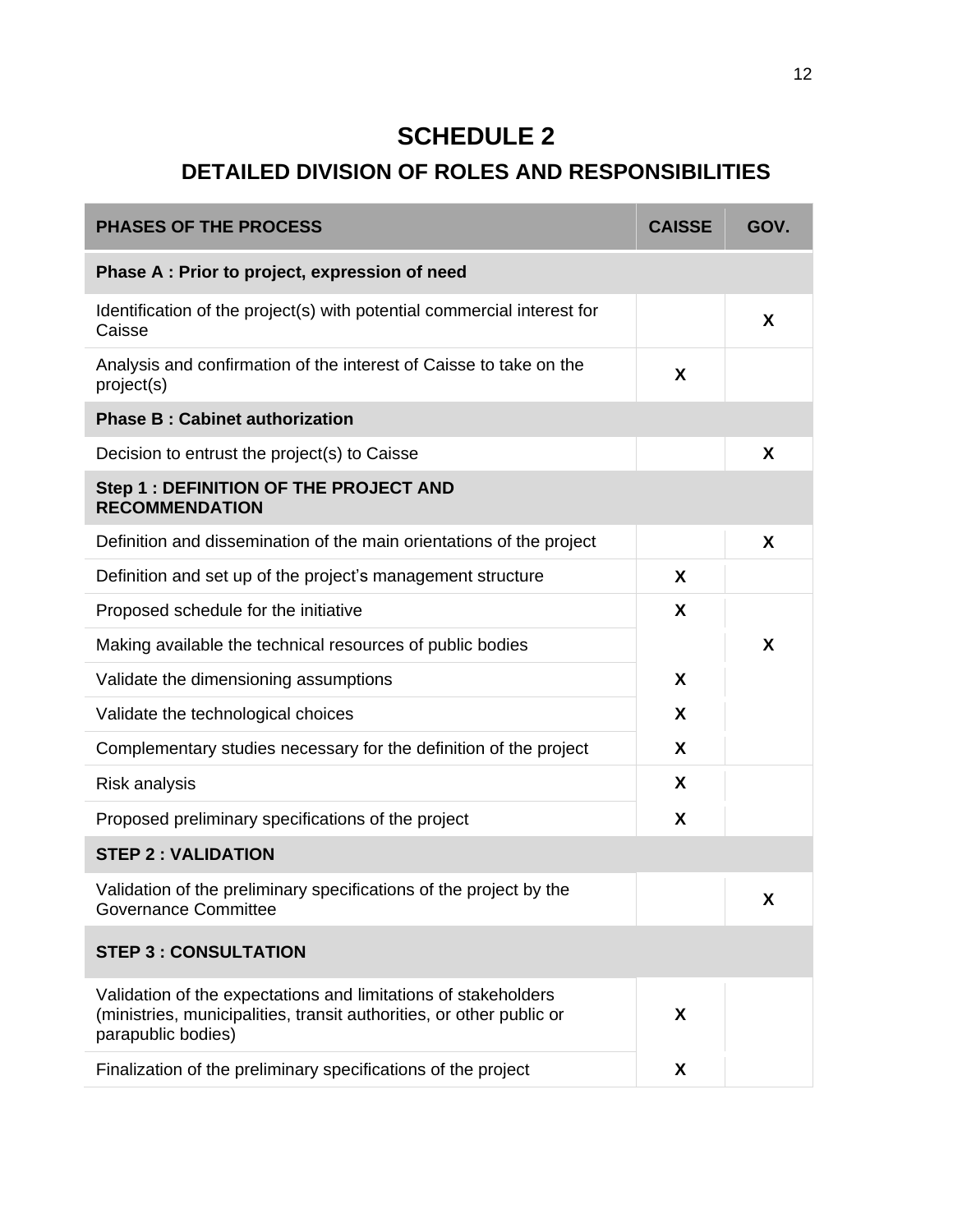| <b>PHASES OF THE PROCESS</b>                                                   | <b>CAISSE</b> | GOV. |  |  |  |
|--------------------------------------------------------------------------------|---------------|------|--|--|--|
| <b>STEP 4 : SOLUTIONS PROPOSAL</b>                                             |               |      |  |  |  |
| Carry out complementary technical and environmental studies                    | X             |      |  |  |  |
| Identify and validate the preliminary completion and operation costs           | X             |      |  |  |  |
| Define the preliminary implementation schedule                                 | X             |      |  |  |  |
| Validate the method of implementation and the initial financing cost           | X             |      |  |  |  |
| Determine the economic model                                                   | X             |      |  |  |  |
| Assess the financial participation of the Government, if applicable            | X             |      |  |  |  |
| Recommend one or several solutions for implementing the project                | X             |      |  |  |  |
| Step 5: DECISION TO PROCEED AND CABINET APPROVAL                               |               |      |  |  |  |
| Choice and approval of the solution                                            |               | X    |  |  |  |
| Confirmation of the amount of the financial participation of the<br>Government |               | X    |  |  |  |
| Authorization to proceed with the implementation the project                   |               | X    |  |  |  |
| Signature of the definitive project agreement                                  | X             | X    |  |  |  |
| Step 6 : Implementation of the project                                         |               |      |  |  |  |
| Obtaining environmental authorizations                                         | X             |      |  |  |  |
| Acquisition of the land and expropriation (if necessary)                       |               | X    |  |  |  |
| Construction                                                                   | X             |      |  |  |  |
| <b>Step 7 : OPERATION OF INFRASTRUCTURES</b>                                   |               |      |  |  |  |
| Operation of infrastructures                                                   | X             |      |  |  |  |
| Ensuring the integrity of infrastructures                                      | X             |      |  |  |  |
| Maintenance of infrastructures                                                 | X             |      |  |  |  |
| Operating expenses and income management                                       | X             |      |  |  |  |

During steps 1 to 5, Caisse acts through a wholly owned subsidiary to be constituted to give effect to this agreement. For each project, during phases 6 and 7, Caisse acts through an entity created for each project and controlled by its wholly owned subsidiary.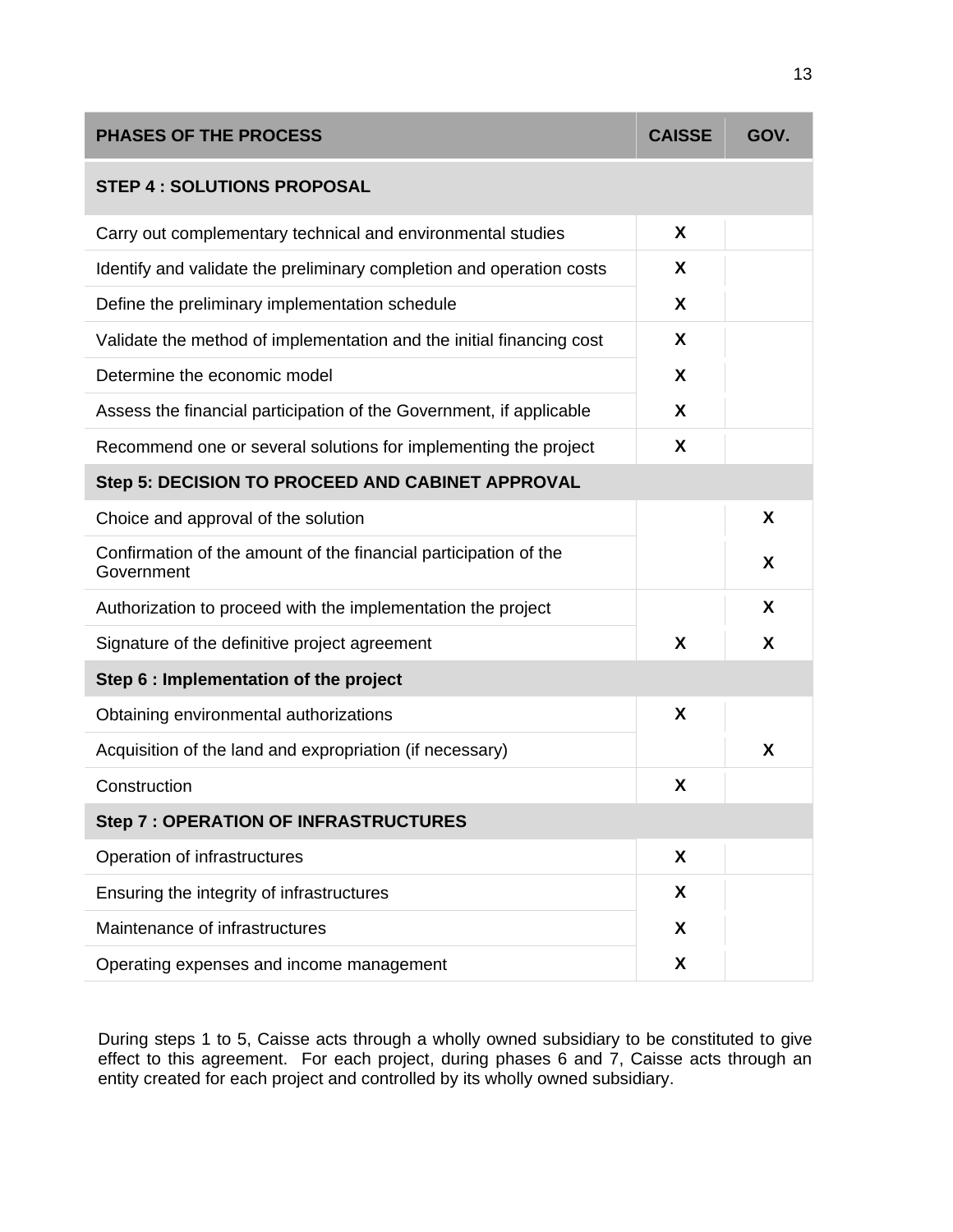## Process timetable

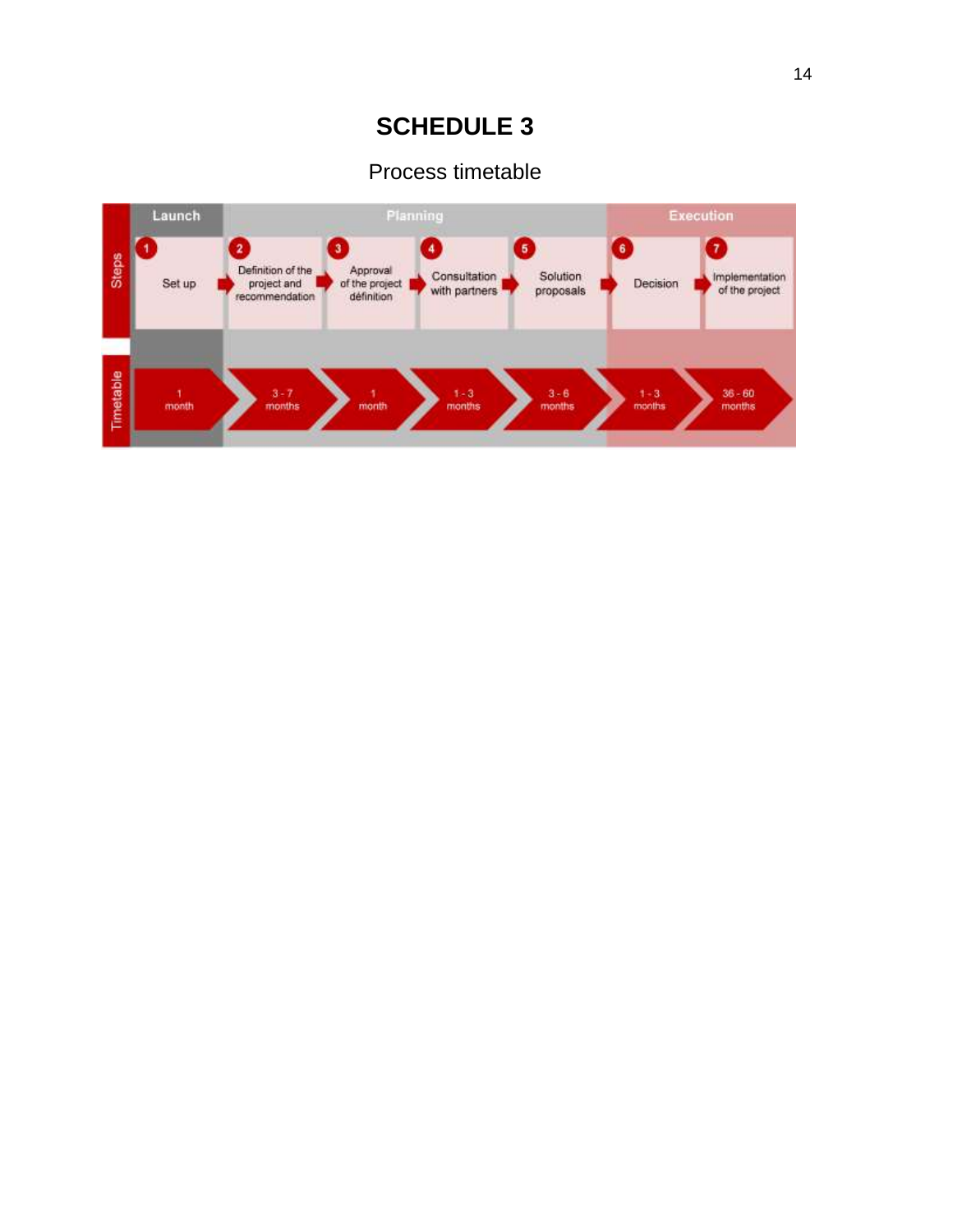## Calls for tenders framework and procedure

### **PRINCIPLES**

Caisse shall select the contractors and manage the calls for tenders process with a view to ensure efficiency while complying with best practices in the areas of transparency and sound competition, in accordance with international norms and standards. In this perspective, Caisse manages the acquisition of goods, services and construction work required in the application of this agreement in a manner that ensures equality and equity among the bidders.

### **PURPOSE**

 $\overline{a}$ 

This Schedule describes the principal contractual parameters that apply to Caisse and the division of tasks between Caisse and the Government for managing within the calls for tenders process.

For **major contracts**, Caisse shall proceed by public calls for tender open to the international market. "Major contracts" refers to construction work contracts that could also involve the provision of goods and services and which have a value reaching or exceeding 7.7 M\$CA (5 million SDR)<sup>1</sup>.

For **minor contracts**, Caisse shall proceed generally to a call for qualification of suppliers by business domain. "Minor contracts" refers to contracts for the acquisition of goods and services of a value less than 7.7 M\$CA (5 million SDR). These contracts shall be granted in the following manner:

- Contracts of a value less than 560,000 \$CA  $(355,000$  SDR)<sup>2</sup> shall be granted among the qualified suppliers, by mutual agreement or by invitation to tender;
- Contracts of a value exceeding 560,000 \$CA (355,000 SDR) will be the subject of call for proposals among all the qualified suppliers.

The qualification process shall be the subject of public notices and shall be open to all interested suppliers. A public notice for qualification is published periodically in a manner that allows the qualification of other suppliers.

Moreover, procurement, services or construction work contracts with an expense equal or superior to 5 M\$ and required for the planning or implementation of the infrastructure projects entrusted to Caisse shall be granted to companies holding authorizations from

 $1$  The "SDR" refers to a special drawing right, being the monetary unit established by the International Monetary Fund and that is generally used in the calculation of public market values. The sum of 5,000,000 DTS corresponds, in 2014, to approximately 7.7 M\$ Canadian. See [https://www.imf.org/external/np/exr/facts/fre/sdrf.htm.](https://www.imf.org/external/np/exr/facts/fre/sdrf.htm)

 $^{2}$  This value corresponds, in 2014, to the approximate sum of 560,000 \$CA.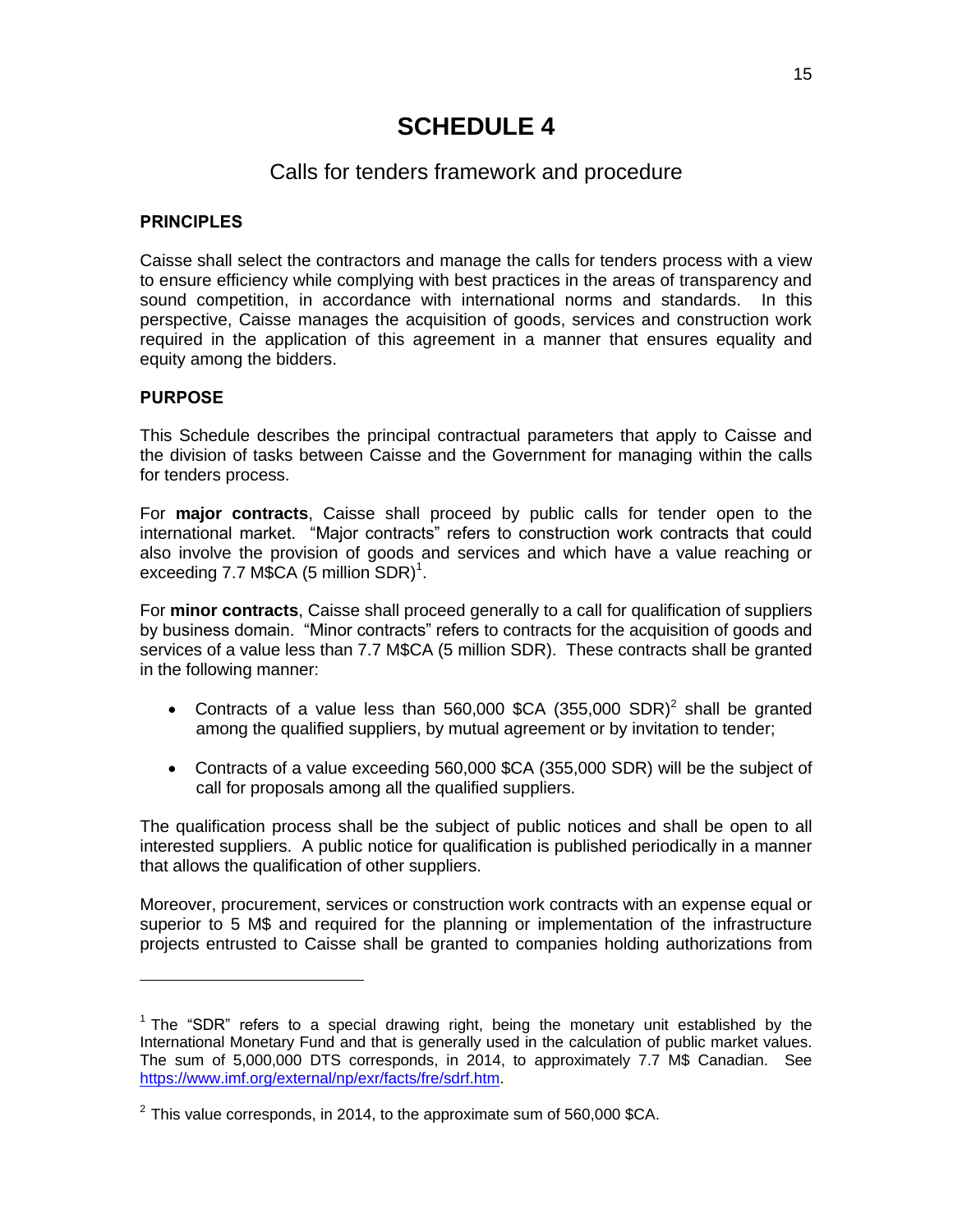the AMF (*Autorité de marchés financier*) pursuant to article 21.17 of the *Act respecting contracting by public bodies* (R.S.Q., chapter C-65.1).

In the event that Caisse wishes to derogate from the parameters outlined in this Schedule 4, Caisse must be given prior authorization by the Executive Committee, taking into account the principles contained herein. Moreover, the validation of the integrity conditions by the AMF, for contracts with expenses equal or greated to 5 M\$, remain applicable at all times.

## **CALLS FOR TENDERS MANAGEMENT PROCESS**

|                                                                                                                    | <b>CAISSE</b> | <b>EXECUTIVE</b><br><b>COMMITTEE</b> |
|--------------------------------------------------------------------------------------------------------------------|---------------|--------------------------------------|
| <b>GENERAL</b>                                                                                                     |               |                                      |
| Appointment of a process auditor ensuring the integrity of the<br>call for tenders process                         |               | X                                    |
| <b>QUALIFICATION PROCESS</b>                                                                                       |               |                                      |
| Definition of the general criteria for assessing the qualification<br>process                                      | X             |                                      |
| Definition of the criteria which disqualify bidders (conflicts of<br>interests, collusion, fraud)                  |               | X                                    |
| Validation and approval of all criteria                                                                            | X             | X                                    |
| <b>CALL FOR PROPOSALS</b>                                                                                          |               |                                      |
| Definition of general criteria for assessing the call for proposals                                                | X             |                                      |
| Definition of the criteria which render bidders inadmissible<br>(conflicts of interests, collusion, fraud, prices) |               | X                                    |
| Validation and approval of all criteria                                                                            | X             | X                                    |
| <b>QUALIFICATION PROCESS STEPS</b>                                                                                 |               |                                      |
| Publication of qualification process notice                                                                        | X             |                                      |
| Issuance of the qualification process file, including the<br>assessment and inadmissibility criteria               | X             |                                      |
| Appointment of the assessment committee                                                                            | X             |                                      |
| Assessment of the bids                                                                                             | X             |                                      |